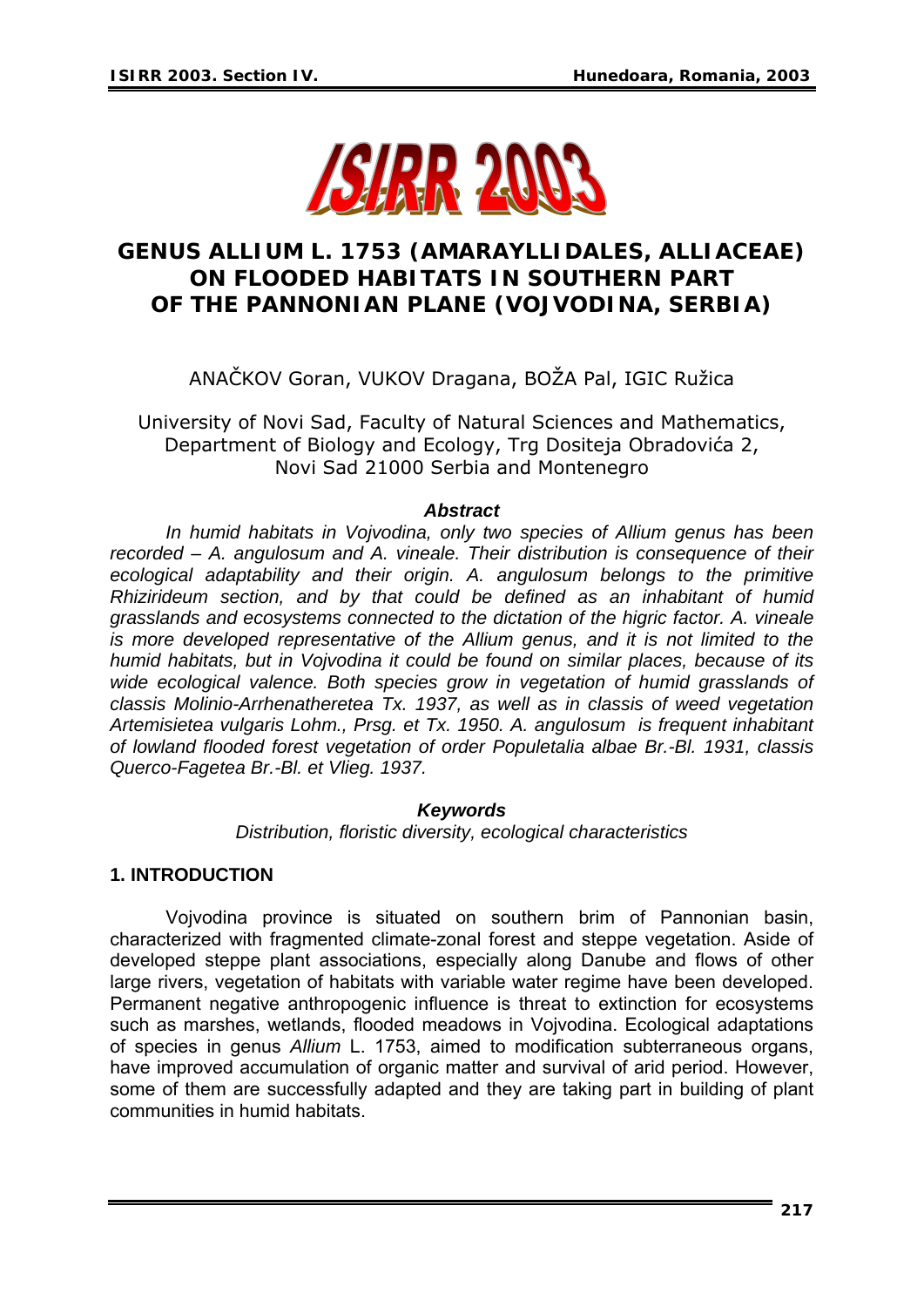## **2. MATERIAL AND METHODS**

 During the years of field investigations, completed with literature data and information from Institute of Biology and Ecology in Novi Sad Herbarium (BUNS), presence of species of genus *Allium* on analyzed habitats is defined, with accent on flooded areas along Danube River. Sin taxonomic status of plant communities are grouped in alliances and orders according to Parabućski et al. [13], Kojić et al. [12] and to the Vegetation of Serbia [15]. On UTM map (10x10 km) habitats of recorded species are located (UTM yone T34). Basic ecological demands are shown through ecological indices [5]; while life forms of these species define their basic adaptive characteristics [19].

## **3. RESULTS AND DISCUSSION**

 For now, two species of genus *Allium* that successfully inhabit humid habitats have been recorded in Vojvodina: *A. angulosum* and *A. vineale.* 

#### *Allium angulosum* L.1753

 Distribution of this species in Vojvodina is connected with habitats which are permanently flooded. *A. angulosum* mostly inhabit flooded plains and humid meadows, and can be considered as an edificatory of wet meadows inside climatezonal vegetation of forests and steppe.

 This species is mostly distributed in middle part of river Danube flow in Vojvodina (UTM Code: DR/00;10;11;20;30) [23, 14, 16, 17, 18, 2, 3, 7, 9, 6, 1]. Also *A. angulosum* has been found near Danube in western Backa region (UTM Code: CR46) [10]. Considering that eastern part of Vojvodina, Banat, is relatively pore with water flows, this species has been recorded only on few localities near Begej river (UTM Code: DR/51; 52) [16, 1] and vicinty of Banatska Palanka (UTM Code: EQ26) [1]. Near river Sava, in southern Vojvodina (Srem), it is recorded only in flooded forests of southeastern Srem (UTM Code: CQ67) [9], as well as near Obedska Bara, on locality near Kupinovo village (UTM Code: DQ35), however this plant species has not been recorded on that place since 1916 (Fig. 1).

**Ecological indices:**  $SBT_s$  TB<sub>6</sub> WB<sub>8</sub> RB<sub>8</sub> NB<sub>3</sub> LB<sub>8</sub> SB<sub>0</sub> [5] **Life form:** a Mac-Meg G bulb/rhiz scap

## **Cenological distribution on flooded habitats in Vojvodina:**

**Classis** *Querco-Fagetea* Br.-Bl. et Vlieg. 1937 **Order**: *Populetalia albae* Br.-Bl. 1931 **Alliance:** *Salicion albae* Soó 1940 **Alliance:** *Populion albae* Br.-Bl. 1931 **Alliance:** *Alno-Quercion roboris* Ht. (1937) 1938 **Classis:** *Molinio-Arrhenatheretea* Tx. 1937 **Order:** *Molinietalia coeruleae* Koch 1926 **Alliance:** *Molinion coeruleae* Horv. 1949 **Order:** *Arrhenatheretalia* Pawl. 1928 **Alliance:***Agropyro-Rumicion crispi* Nordh. 1940 **Classis:** *Artemisietea vulgaris* Lohm., Prsg. et Tx. 1950 **Order:** *Galio- Alliarietalia* (Txd. 1950) Oberd. et al. 1967 **Alliance:** *Convolvulion sepii* Tx. 1947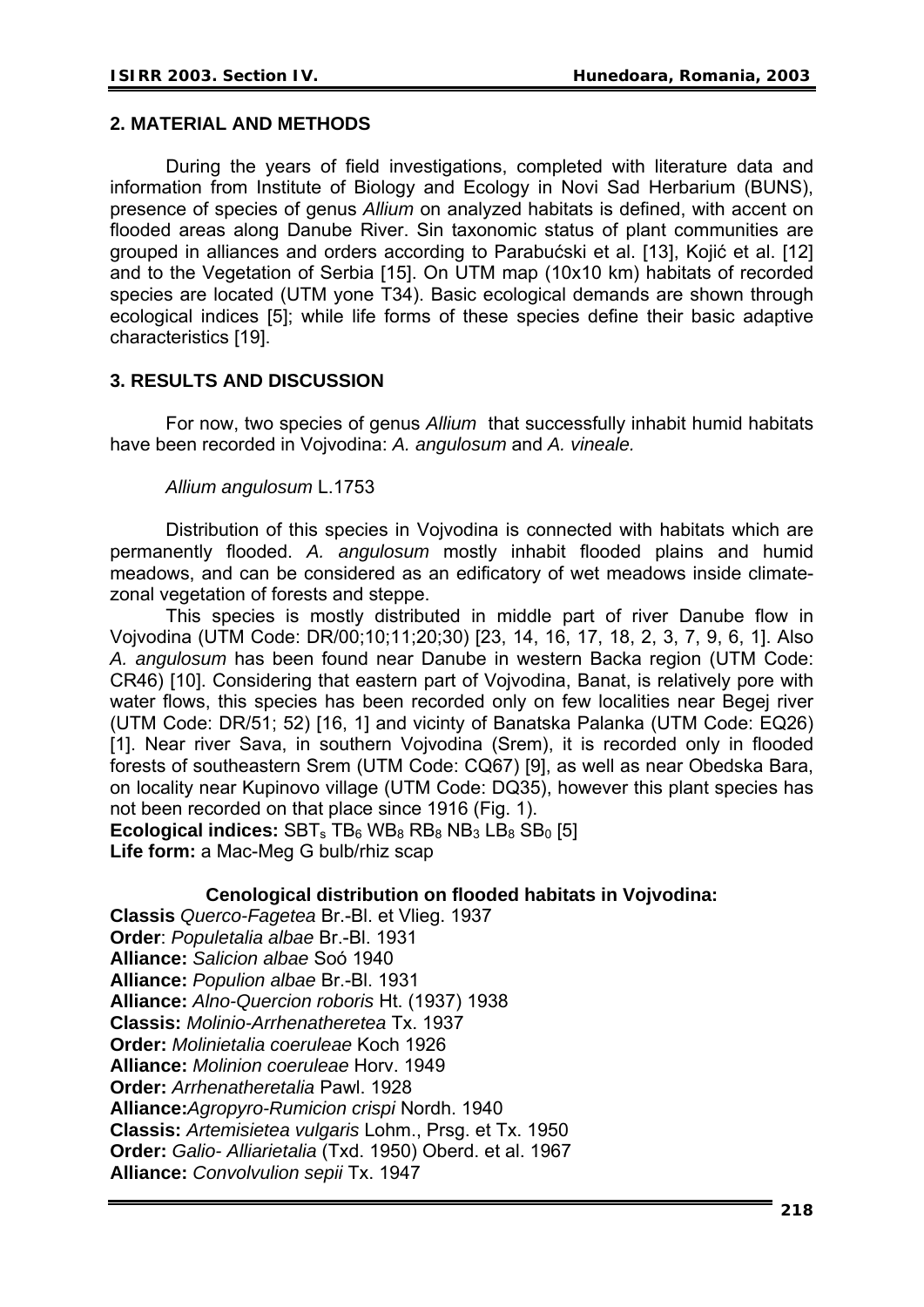

*Fig. 1. Distribution of Allium angulosum on humid habitats in Vojvodina* 

(LB8). It is halofobic plant (S0) but it has been recorded on saline soils near Novi Sad Considering the status of species that inhabit only specific types of habitats, its definition as a Specialists species (SBTs) fulfill general view on a plant that is not tolerant to changes in habitat conditions. Its presence in alliances of classis *Artemisitea vulgaris* is surprising, we have to point out that this data origin from localities near water flows. *A. angulosum* is species of submontane wide leaved forests (TB8), but in Vojvodina it grows in forest-steppe zone in habitats which are occasionally flooded (WB8), so it can be indicator of flooded meadows in steppe area. It demands alkaline (RB8), oligotrofic (NB3) grounds with enough daylight [4].

of organic matter. It is flowering during summer (a) and it can be 60 to 100 cm high  *A. angulosum* belongs to the Rhizirideum section, it also could be seen from the description of its life form: G bulb/rhiz. This quite primitive section of genus *Allium* is characteristic for moderate continental areas, and its rhizome is main accumulation (Mac-Meg).

Arrhenatheretea it is present in alliances of hygro-mesophylous meadows Molinion *oeruleae* and mezophylous meadows and pasturages *Agropyro-Rumicion crispi*. *c* In Vojvodina it grows in three vegetation classes. Classis Querco-Fagetea is presented with alliances of lowland flooded forests *Salicion albae, Populion albae* and *Alno-Quercion roboris*, while in classis of humid meadows *Molinio-*

#### *Allium vineale* L. 1753

places, A vineale is successfully accommodated to humid areas in Vojvodina, and it could be found along river banks and frequently flooded areas. Species of wide distribution and wide ecological valence according to all factors. Although it is representative of the *Allium* section, which mostly inhabit dry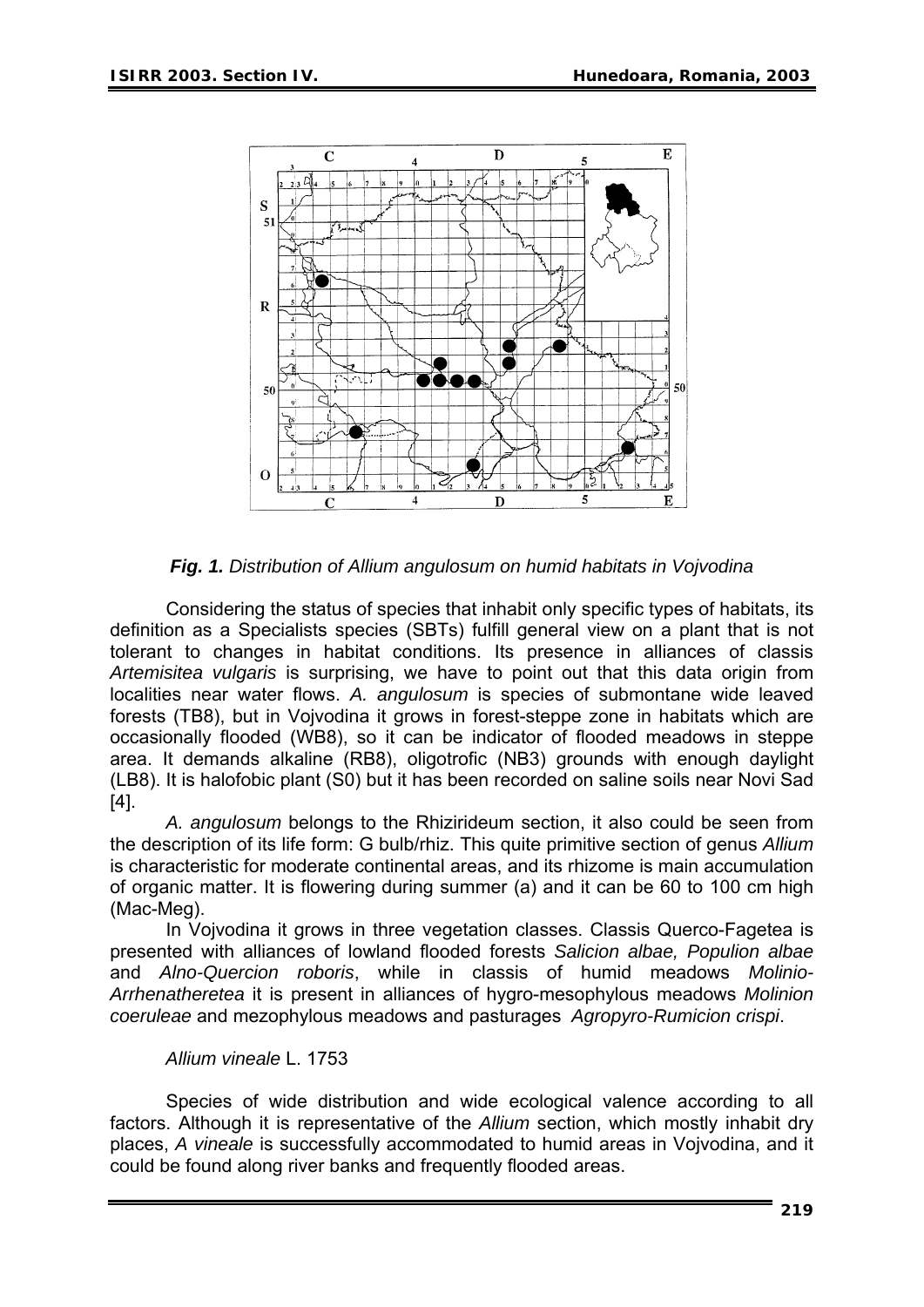DR32) [8], as well as near Begej (UTM Code: DR51) [11] and in eastern Potamisje (near Tamis river) (UTM Code: DR82) [22] (Fig. 2). In Vojvodina, it has been recorded on few humid localities along Danube river (UTM Code: CR/37; 45; DR/10; 20) [14, 20, ]. It has been also recorded near Plazovic river (UTM Code: CR57) [21], in lower Tisa region, near river (UTM Code:

**Ecological indices:**  $SBT_W TB_7 WB_4 RB_5 NB_7 LB_3 SB_0 [5]$ Life form: v-a Mes-Mac G bulb scap

#### **Cenological distribution on flooded habitats in Vojvodina:**

Order: Galio- Alliarietalia (Txd. 1950) Oberd. et al. 1967 **lliance:** *Convolvulion sepii* Tx. 1947 **A Classis:** *Molinio-Arrhenatheretea* Tx. 1937 **Order:** *Molinietalia coeruleae* Koch 1926 **Alliance:** *Molinion coeruleae* Horv. 1949 **Classis:** *Artemisietea vulgaris* Lohm., Prsg. et Tx. 1950



*Fig. 2. Distribution of Allium vineale on humid habitats in Vojvodina* 

with low day light (LB5). It is halofobic (S0), but it has been found on saline soils in Vojvod ina [1]. Species *A. vineale* is wide spreaded, stress tolerant plant. According to its social status, it could be treated as inhabitant of places with intensive anthropogenic influence (SBTw). It is characteristic for the termophylous forest-steppe belt (TB7), it grows on moderate humid (WB4), weakly acid (RB5) soils, rich in nitrogen (NB7),

organic matter in bulb (G bulb). It is flowering during the spring and summer (v-a), and its high reaches 30 to 60 cm (Mes-Mac). Belonging to the Allium section, it has developed ability for accumulation of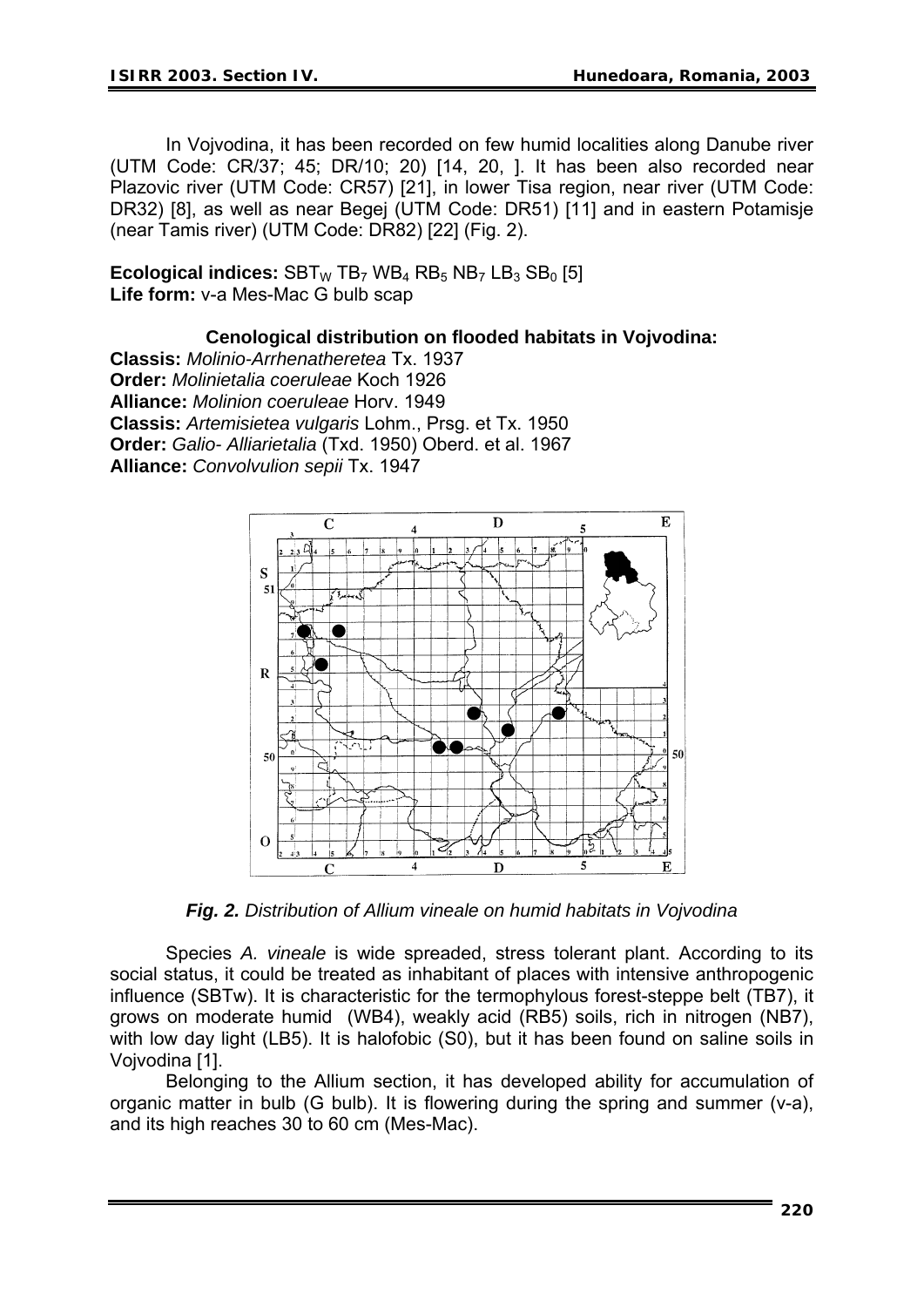*A. vineale* is mostly companion species in alliances, with low degree of presence that is consequence of high adaptive plastic and wide ecological valence. Vojvodina it has been recorded on humid habitats, only in alliance *Molinion*  In *oeruleae*, as well as in few associations of alliance *Convolvulion sepii*. *c*

## **REFERENCES**

- [1] Anačkov, G., Boža, P., Igić, R., Vukov, D., Radić, J., Allium angulosum L. 1753 (Alliaceae, Amaryllidales) u Vojvodini, "Zasavica 2001" Zbornik Radova, pp. 98 – 109, 2001.
- [2] Atanacković, N., Biljnogeografska analiza petrovaradinskih potopljenih livada, Zbornik Matice srpske, serija prirodnih nauka, 5: 86 – 90, 1956.
- [3] Babić, N., Močvarna i livadska vegetacija Koviljskog rita (fitocenološka studija), Zbornik Matice srpske za prirodne nauke, 41: 19 – 87, 1971.
- [4] Boža, P., Vasić, O., Allium vineale L. f. compactum (THUILL.) VIS.; Allium angulosum L. f. albiflorum (BECK) ZAHAR. In Sarić, M. ed. Flora SR Srbije X: 221, SANU, Beograd, 1986.
- [5] Borhidi, A., A. Magyar flóra Szociális magatartás tipusai, természetességi és relativ ökológiai értékszámai, Janus Pannonius Tudományegyetem Kiadványa, Pécs, 1993.
- [6] Butorac, B., Knežević, A., Boža, P., Igić, R., Vučković, D., Specifičnosti vegetacijskog diverziteta Petrovaradinskog rita - mogućnost očuvanja i unapredjenja, Eko konferencija '97, Monografija, pp: 271 – 277, 1997.
- [7] Čapaković, J., Poplavne livade Petrovaradinskog rita, Magistarski rad, Prirodno-matematički fakultet, Novi Sad, 1978.
- [8] Djurčjanski, R., Florističke karakteristike jugoistočne Bačke, Magistarski rad, Prirodno-matematički fakultet, Novi Sad, 1980.
- [9] Gajić, M., Karadžić, D., Flora ravnog Srema sa posebnim osvrtom na Obedsku baru, Šumarski fakultet, Beograd iŠumsko gazdinstvo Sremska Mitrovica, 1991.
- [10] Grdinić, B., Značaj florističkih istraživanja u funkciji unapredjivanja nastave biologije, Doktorska disertacija, Univerzitet u Novom Sadu, 1996.
- Doktorska disertacija, Prirodno-matematički fakultet, Novi Sad, 1990. [11] Knežević, A., Ekološka i biljnogeografska analiza flore slatina Banata,
- [12] Kojić, M., Popović, R., Karadžić, B., Sintaksonomski pregled vegetacije Srbije, IBISS, Beograd, 1998.
- [13] Parabućski, S., Stojanović, S., Butorac, B., Pekanović, V., Prodromus vegetacije Vojvodine, Zbornik Matice srpske za prirodne nauke 71: 5 – 40, 1986.
- [14] Prodán, Gy., Bács-Bodrog vármegye flórája, Magyar Botanikai Lapok XIV, 5/12: 120 – 269, 1916.
- [15] Sarić, M. ed., Vegetacija Srbije II 1, SANU, Beograd, 1992.
- [16] Slavnić, Ž., Nizinske šume Vojvodine, Zbornik Matice srpske, serija prirodnih nauka, 2: 17 – 38, 1952.
- [17] Slavnić, Ż., Biljnogeografska analiza i florogeneza sremske halofitske vegetacije, Zbornik Matice srpske, serija prirodnih nauka, 4: 35 – 65, 1953.